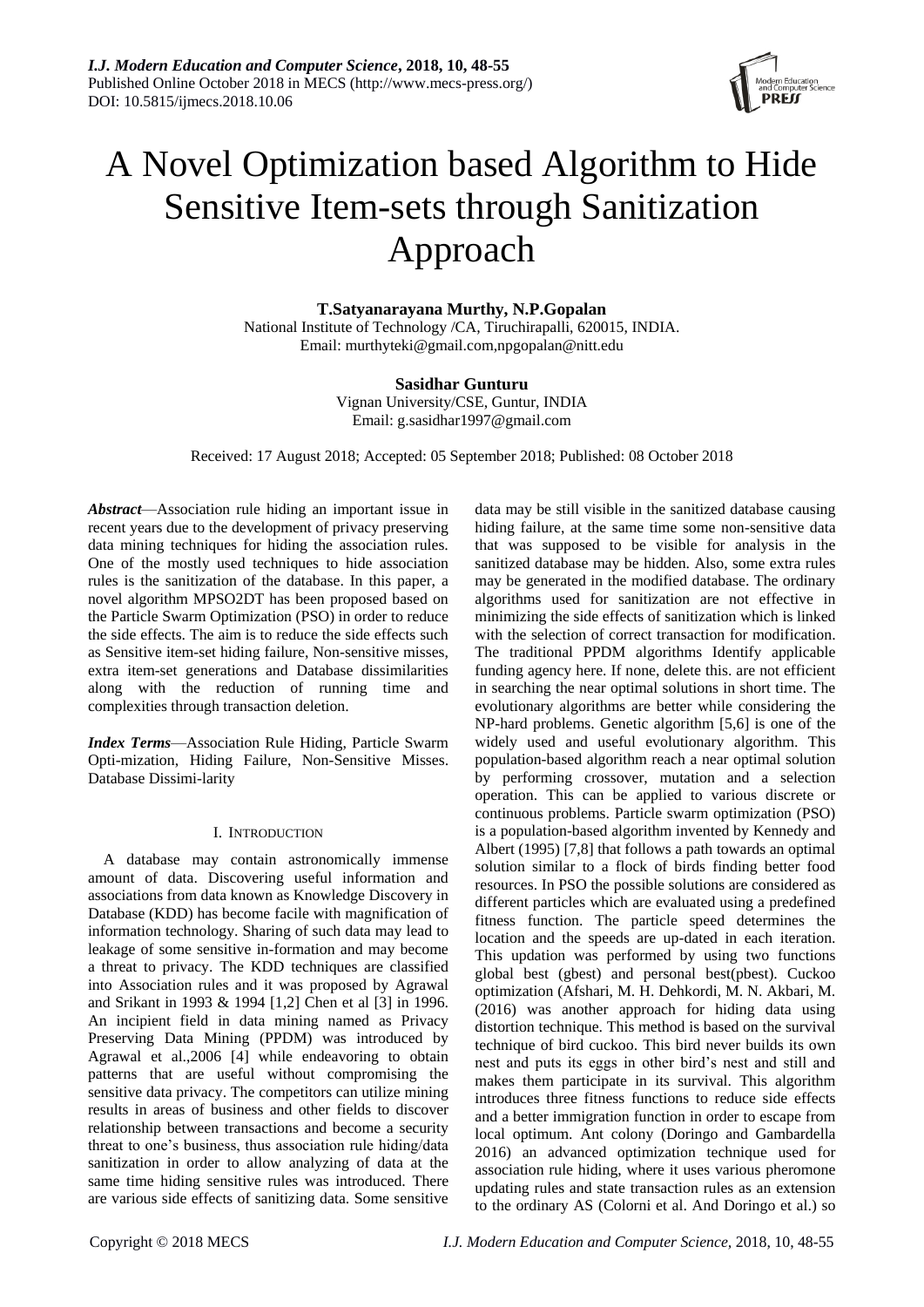that efficiency is increased. In this method the concept used is the deposition of pheromones by the ants in the path leading to help them find shortest path between their location and nest. The pheromone density is updated at each iteration and a designed heuristic function are considered for selecting route. This paper contains 10 sections. Section 2 contains the literature survey about the various evolutionary algorithms. Section 3 specifies the preliminaries and basics of association rule hiding. Section 4 describe the flow of the proposed algorithm, Section 5 describes the performance parameters of association rule hiding. Section 6 and Section 7 states the problem and the proposed algorithm. Section 8 contains experimental results and the last section gives the conclusion and future work.

## II. LITERATURE SURVEY

Atallah et al.,[9] proposed a Disclosure limitation of sensitive rules uses cyclic based approach for handled the sensitive rules.Three algorithms 1.a, 1.b, 2.a were presented by Dasseni et al. [10] in which 1.a, 1.b was based on the concept of increasing support of the antecedent of the rule and thus reducing the confidence of the rule. The algorithm 2.a was based on the concept of decreasing the support of the itemset of rule generated. Some algorithms similar to previous three Confidence reduction (CR), CR2, and Generating Itemset Hiding (GIH) were proposed by Saygin et al. (2001). The work of Dasseni et al. (2001) was extended by Verykios et al.(2004b) [11]and introduced algorithm 2.b in order to hide generating itemset of sensitive rules.Wang et al., 2007[12] with the aim of hiding predictive association rules, proposed an algorithm Decrease Support and Confidence (DSC) algorithm. The constraint Satisfaction problem proposed by Menon et al. (2005) was extended by Menon and Sarkar (2008) to reduce Not-To-Hide rules and number of sanitized transactions. B Keshava Murty proposed a Privacy preserving association rule mining over distributed databases using genetic algorithm for hiding the sensitive rules. 2014: Lin et al. (2014a, 2014b) [13,14] in order to select transactions for hiding itemset used Genetic algorithms for the first time in which Lin et al (2014a) contain Compact Pre-large GA-based algorithm to Delete Transactions(cpGA2DT) that deletes the transactions specified and Lin et al., (2014b) contains an algorithm proposed to produce and insert new transactions. On the basis of PISA platform (Bleuler et al., 2003) an Evolution based Multi-objective Optimization base Rule Hiding (EMO-RH) algorithm was proposed by Cheng et al.. Lin et al., (2015) [15,16,17] proposed algorithms Simple Genetic Algorithm to Delete Transactions (sGA2DT) and Pre-large Genetic Algorithm to Delete transactions. Particle swarm optimization based algorithm to Delete Transaction (PSO2DT) was proposed by Lin et al. [18,19] (2016) with less parameters and also to find the number of transactions to be deleted to minimize side effects which was earlier done manually. Cuckoo Optimization Algorithm for Association Rule Hiding (COA4ARH) by Afsari et al. (2016) [20] was

proposed to hide sensitive rules using Cuckoo Optimization Algorithm (Yang Deb,2009). The algorithm varies in the concept of performing a pre-processing operation that contain 2 phases in order to reduce number of loops and time to get an optimal solution. 2017: Telikani Shahbahrami (2017) [21] improved Max Min solution (Moustakides Verykios, 2006, 2008) with 2 heuristics to hide association rules. This algorithm is named DCR (Decrease the confidence of Rule). J. M.-T. Wu et al.: Ant Colony System Sanitization approach for hiding sensitive item sets., (2017). JIMMY MING-TAI WU [22] proposed an Ant Colony Optimization based algorithm for association rule hiding. T. Satyanarayana Murthy et al., [23,24,25,26,27] proposed meta heuristic based algorithms for better way of association rule hiding.

In this paper we extend PSO2DT algorithm Lin et al. (2016). The proposed Modified PSO2DT checks for the possibility to reduce the number of transactions to be deleted and thus reduce dissimilarity in the sanitized and the original database.

## III. BASIC PRELIMINARIES FOR ASSOCIATION RULE HIDING

# *A. Definition 1*

Let A be an itemset then, the number of appearances of A in the database Db is its support count. The support of an itemset is the total number of transactions containing that itemset. Let the number of transactions in database be N and the Minimum support threshold .Let the database contain 10 transactions with Minimum support count=  $(10 \times 0.4) = 4$ .

## *B. Definition 2*

If support count of any item is more than or equal to MSC, then it is a frequent item. The set of itemset that is sensitive is denoted by SIs and it is a subset of frequent set FIs. The sensitive itemset is decided by the user or expert. Here if MSC=4, all the item sets in the original database with item count more than or equal to 4 are frequent item sets.

*C. Side Effects in Association Rule Hiding Process*



Fig.1. ARH Process

Fig.1 shows the relationship between the side effects of Association rule hiding process. ABCD represents original dataset and EOHD is the sanitized dataset i.e. the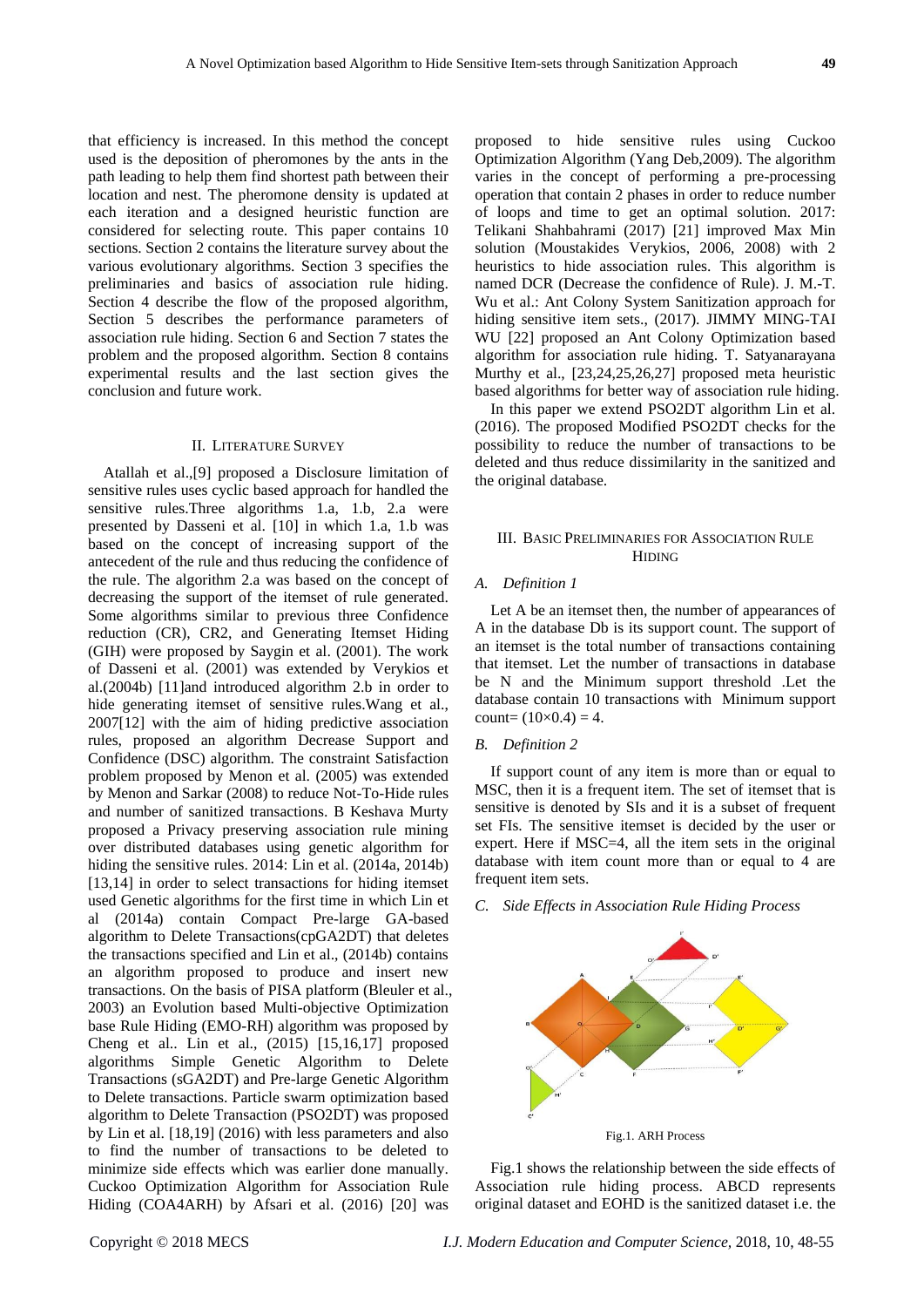output.

The various side effects are described thereafter. In ABCD, ABC is the non-frequent itemset (~FIs) i.e. Support less than Min\_ Support\_ threshold.

ACD represent set of item sets that are frequent (FIs) in the database i.e., Support M in Support threshold. AOD is the set of sensitive data items (SIs)specified by user or expert; OCD is the non-sensitive item sets (~SIs).

## *D. Definition 3:*

OCH is the data items which were supposed to be present in sanitized database but a miss occurs and it remains hidden. This is called Non-sensitive Miss (NSM) and represented as β, where  $β = |~$ SIs-FIs<sup>\*</sup>|.

# *E. Definition 4:*

In EOFG (Sanitized dataset), IOD is the sensitive dataset of original dataset that was supposed to be hidden in sanitized dataset but the sanitization algorithm could not hide these items. Thus, a Sensitive Hidden Failure (SHF) occurs. This is represented as  $\alpha$  where  $\alpha = |SIs \cap \alpha|$ FIs|.

# *F. Definition 5:*

EIDHFG is another side effect where the extra or ghost rules are generated due to sanitization process. This is called ERG represented as  $\gamma$  EIDHFG is the extra or ghost rules that are generated as a side effect of sanitization process. This is called ERG represented as  $\gamma$ , where  $\gamma = |FIs^* - FIs|$ .

### *G. Definition 6:*

Let the original database be Db and the sanitized database be Db\* and then the similarity in Db\* and Db must be maintained high, with value not less than 90, which is the currently achievable value in most of the algorithms. Database similarity =  $|Db^*|/|Db|$ . A high value of database similarity indicates that the sanitized database still reflects the original database structure and the deletion and insertions did not affect the overall database to larger extend.

# IV. MODIFIED PSO2DT FLOWCHART

The Fig.2 shows the flow chart indicating the main steps involved in the proposed MPSO2DT algorithm. The sensitive data item sets and original database are given as input to the algorithm. A projected database is generated from the original database. The transactions from the projected database are selected randomly to assign it to each particle. Now for each particle fitness values are calculated and then the personal best (pbest) and the global best(gbest) of all the particles are updated in each iteration. In the process of finding gbest a decision is to be made. If the pbest values are same for more than one particle and it is the lowest pbest value then the particle with lowest number of transactions to be deleted is taken as gbest. After the completion of all iterations, the last gbest value is selected and the transactions present in that particle are deleted.

## V. PERFORMANCE PARAMETERS OF ASSOCIATION RULE HIDING

Some of the most predominant performance parameters of association rule hiding are



Fig.2. MPSO2DT Flow Chart

- a) Hiding Failure: Some sensitive rules fail to be hidden in the sanitized database.
- b) Lost rules: Some of the frequent item sets that are non-sensitive remain hidden in sanitized database. This leads to unnecessary hiding of data.
- c) Ghost rules: Ghost rules are the additional rules which are generated because of sanitization process.
- d) Database dissimilarity: The ratio between the sanitized database Db\* and the original database Db must be kept minimum i.e. the deletion or change in the transactions of the original database must be minimum. Database similarity ratio must be more than 90
- e) Computational complexity: The computational time complexity must be minimum i.e. the sanitization algorithm must be able to produce the resultant database with lesser time than other algorithms. The lesser the complexity, more efficient is the algorithm.
- f) Accuracy: The degradation of data accuracy leads to resulting of the knowledge extracted from the sanitized database to be useless. The accuracy is inversely proportional to the dissimilarity in the databases.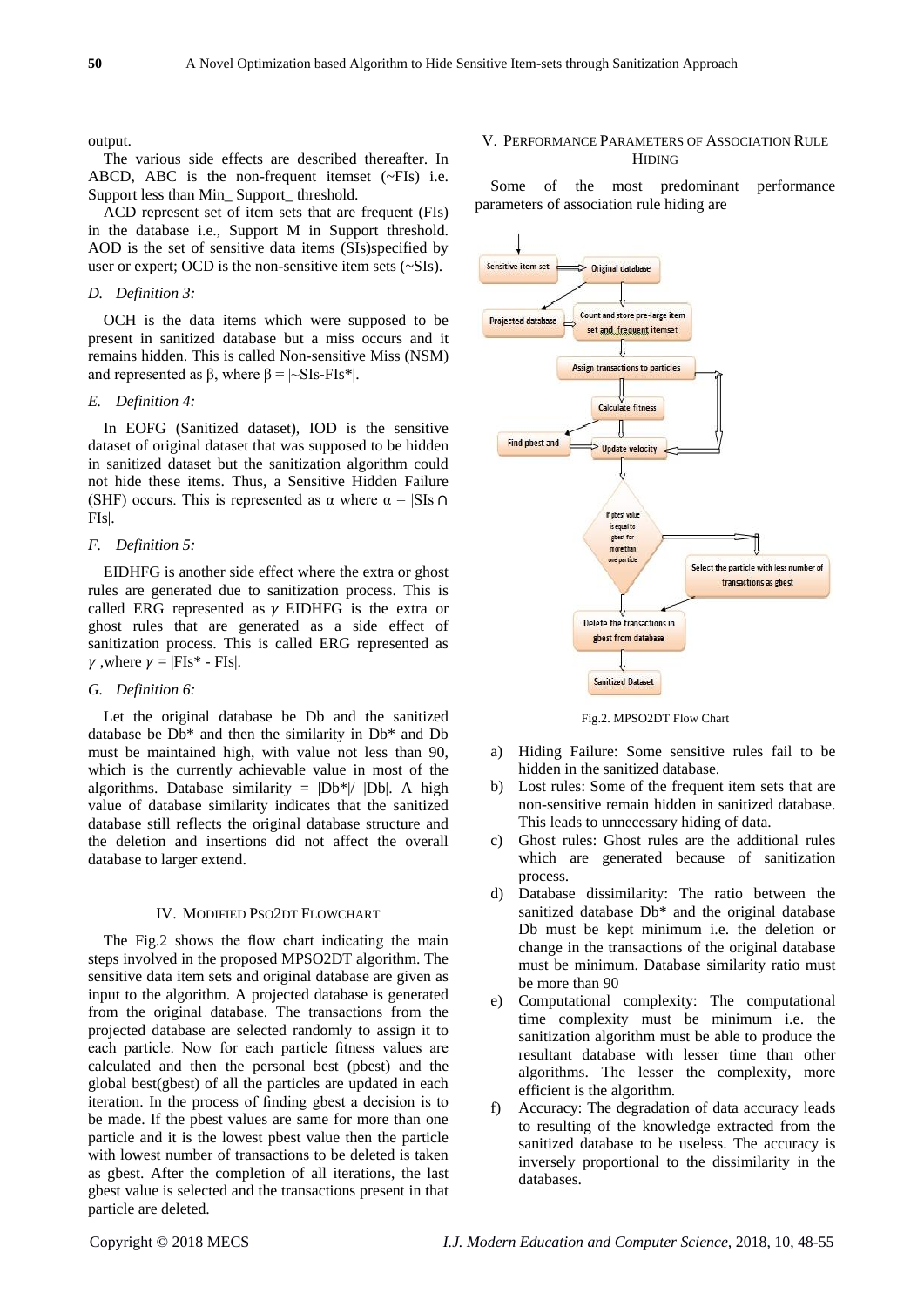### VI. PROBLEM DEFINITION

Consider the database Db associates with a set of tuple T (T1, T2....Tn). Each tuple associates with a set of attributes like A (A1, A2, A3...An). The hiding of association rule by sanitization of the original database is followed by the side effects Sensitive data hiding failure, Non-sensitive Misses and the Extra item sets being generated. Thus, to reduce the side effect PSO based algorithm PSO2DT deletes the transactions to obtain sanitized database. At the selection of gbest values in this algorithm whenever there are 2 particles with same lowest values that can be considered for gbest election, the existing algorithm selects the last particle that contain the lowest value. This is not the optimal solution in all situations, as the transactions to be deleted in each particle may vary. To address this problem, a modified PSO2DT algorithm is proposed.

#### VII. PROPOSED ALOGORITHM

Input : A projected database Db', Frequent item sets FIs , Set of sensitive dataset Sis ,Minimum support threshold  $\delta$ , Number of particle N

Output: Sanitized database Db\*

1. Calculate particle size

|     | Calculate particle 51                                                        |
|-----|------------------------------------------------------------------------------|
|     | $m = \left[\frac{Max\_Support(SIS) - \delta \times  Db }{1 - \delta}\right]$ |
| 2.  | For $i = 1$ to N                                                             |
| 3.  | For $j=1$ to m do                                                            |
| 4.  | $particle_i(x) \leftarrow particle_i(x) \cup$                                |
|     | (rand(Db'),Null)                                                             |
| 5.  | While end condition not satisfied                                            |
| 6.  | For $i = 1$ to N                                                             |
| 7.  | $fitness(particle_i(x)) = w_1\alpha + w_2\beta +$                            |
|     | $W_3Y$                                                                       |
| 8.  | if $fitness(particle_i(x)) \leq pbest_i(x)$                                  |
|     | then                                                                         |
| 9.  | $pbest_i(x) \leftarrow particle_i(x)$                                        |
| 10. | If $pbest_i(x) \leq gbest$ then                                              |
| 11. | $gbest \leftarrow pbest_i(x)$                                                |
|     | 12. Count= $0$                                                               |
|     | 13. For $i=1$ to N                                                           |
| 14. | If fitness(particle <sub>i</sub> (x)) == gbest                               |
| 15. | $Count++;$                                                                   |
|     | 16. If count>1                                                               |
| 17. | For $i=1$ to N                                                               |
| 18. | For $j=1$ to m                                                               |
| 19. | Count=Number of not null                                                     |
|     | transactions in $particlei(x)$                                               |
| 20. | if min>count                                                                 |
| 21. | $Min = count$                                                                |
| 22. |                                                                              |
|     | $gbest \leftarrow fitness(particle_i(x))$                                    |
|     | 23. For $i=1$ to N                                                           |
|     | 24. Update particles                                                         |
|     | 25. Set $x \leftarrow x + 1$                                                 |
|     | 26. Delete transactions present in gbest                                     |
|     | 27. Return Db*                                                               |
|     |                                                                              |

This algorithm performs the following steps Let maximum number of transactions to be deleted be m then m = CEIL ((Max Support (SIs) –  $\delta$  |Db|)/ (1 –  $\delta$ )) this is the first step in the algorithm where SIs is the set of sensitive itemset. The number of transactions to be deleted is less than or equal to m. Thus, the particle size is taken as m with initialization with transactions present in the projected database and also null values represented as 0, both chosen randomly. Finding pre-large itemset the concept of pre-large enables the lesser access of database since once the pre-large itemset are identified only these items need to checked for ERG. Next the fitness value for each of the particles using the existing formula fitness(particle<sub>i</sub>(x)) = w<sub>1</sub>+w<sub>2</sub>+w<sub>3</sub> Where w1, w2, w3 are the coefficients of the Sensitive Hidden failure, Nonsensitive misses and Extra Rules generated respectively. The values of these are selected as per the users requirement and importance of each side effect. If the w1 value is set high it indicates that the expert or user wish to hide maximum sensitive data. If w2 is set high then it indicates the preserving of maximum non-sensitive data for deriving decisions is more important. Also, if w3 is high, it indicated the reduction of extra rules is the major requirement. Let us consider  $w1=0.8$ ,  $w2=0.1$  and  $w3=0.1$ .

Next step is finding the pbest value. The pbest value is the solution of a particle which is its personal or individual best value (according to the fitness function) so far. Next step is finding the value of gbest The gbest or the global best calculation involves 2 step Select the smallest pbest value as gbest. If more than one particle have same pbest value, considering for gbest then instead of selecting the last particle as gbest, the proposed algorithm selects the particle with less number of transactions as the gbest. This finds the possibility of reducing the no. of transactions to be deleted to get the sanitized database. Deleting transactions from the gbest is the final step to get sanitized database Db\* by reducing side effects.

# VIII. EXPERIMENTAL RESULTS

The comparison between the existing PSO2DT algorithm and the modified algorithm was done by conducting various experiments. The algorithms in the experiments were implemented in Python language on a computer of features windows 10 \* 64 equipped with processor Intel 1.8GHz corei3 and RAM 4GB. Three datasets chess[1], mushroom[2] which are dense and food-mart[3] , a sparse dataset was taken was taken for this experiment. In this section the various factors such as Sensitive hiding failure, Non sensitive misses, Extra rules generated and database dissimilarities of the GA based algorithm cpGA2DT, existing PSO2DT algorithm and the modified algorithm MPSO2DT are compared. Each of the performance parameter values are noted by varying the MST and the result is represented in the form of bar graph.

# *A. Side effects evaluation*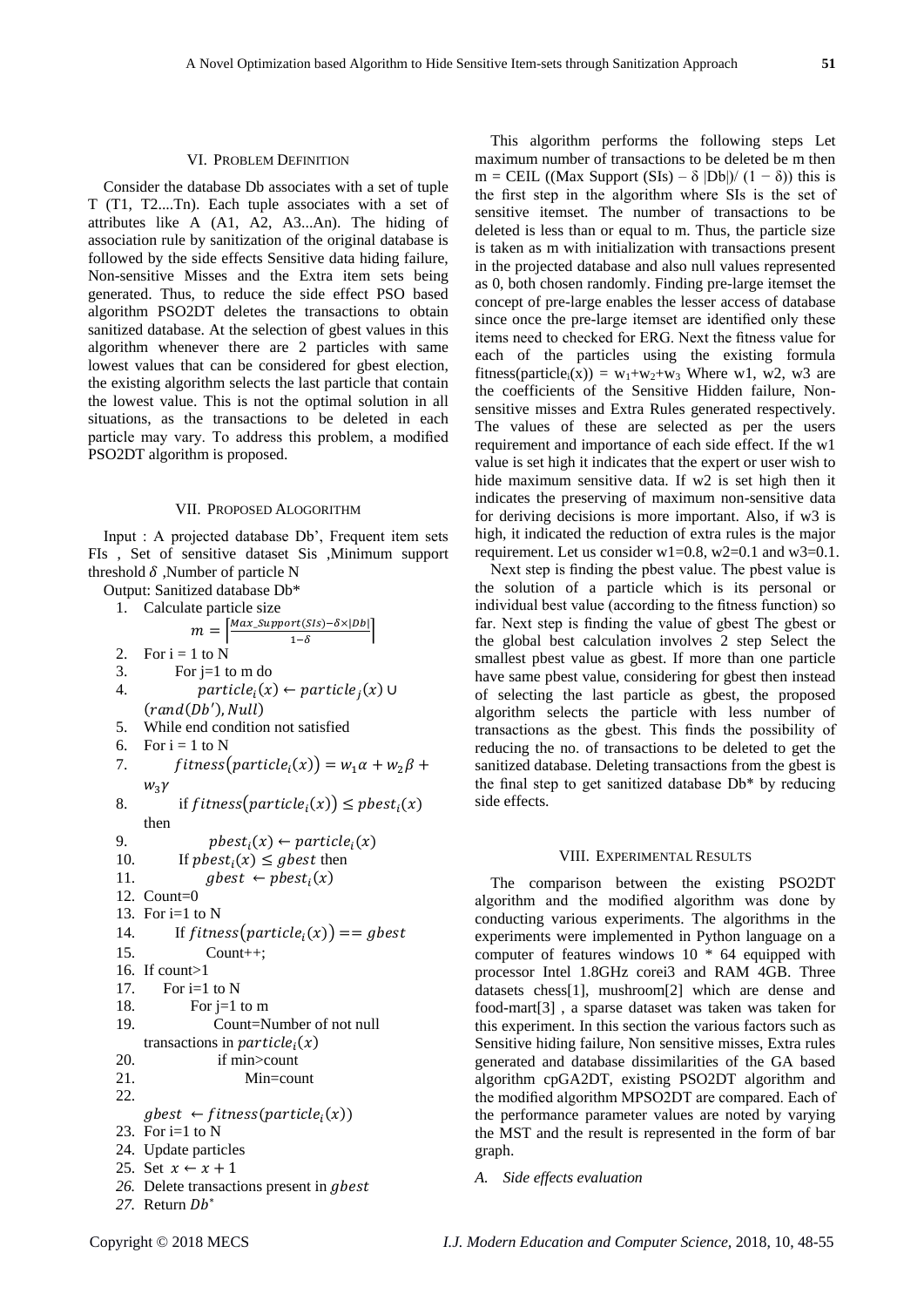The comparison between the original and the sanitized database can be done by comparing the side effects. PSO2DT and MPSO2DT both showed a higher ability to hide sensitive dataset. At the same time these algorithms generated many N-S-M and E-R-G in some datasets. In this evaluation the existing and the modified algorithm gives the similar result as there are no variation in the steps involved till the side effects generation.

# *B. NSM*

The NSM is to find how many Non-sensitive frequent item sets got hidden during the sanitization process which can be formulated as: NSM = |FIs−SIs−FIs∗|/|FIs−SIs|.



Fig.3. N-S-M Results

The denominator in the above formula |FIs − SIs| is the items in original database that are non-sensitive and the numerator |FIs−SIs−FIs∗| indicate the hidden nonsensitive item sets. In Fig.3 it can be observed that the MPSO2DT algorithm generates the same amount of NSM as that of existing algorithm. The N-S-M is less for the modified algorithm when compared to algorithm based on GA in most of the cases of sparse dataset such as food-mart as shown in fig 3.c along with a nearly zero S-H-F on an average as shown in fig 4.c. But it can be observed from fig 3.a and fig 3.b that the N-S-M in a dense dataset such as chess and mushroom is more for the modified algorithm as it is directly connected with the no. of S-H-F .When the maximum Hiding failure is reduced, there are more chances that N-S-M also increase. Thus, in a dense database when almost the S-H-F is zero, it produce N-S-M.

#### *C. S-H-F*

The S-H-F is an evaluation metric to find the extend of the Sensitive data item sets that could not be hidden in Db<sup>\*</sup>. It is given by  $S - H - F = |SIs*|/ |SIs|$  Where  $SIs*$  is the sensitive data item-sets that are still present in sanitized database which was supposed to be hidden. And SIs\* is a superset of SIs\* which is the sensitive dataset of original database. Fig.4 a,b,c shows the results obtained when the various MSC effected the no. of S-H-F. In Fig.4.a for dense dataset chess the modified algorithm produce no S-H-F side effects whereas the GA based algorithm cpGA2DT generates above 40% S-H-F for most of the minimum support threshold values. Also, for support values of 0.33 and 0.44 the mushroom dataset has no S-H-F and has a very low percentage of S-HF as compared to GA based algorithms for minimum support threshold 0.31 and 0.32 shown in fig 4.b. At the same time for dataset food-mart fig 4.c, the modified algorithm performance is better than the referenced GA based algorithm and is almost zero for most of the values of minimum threshold.



Fig.4. S-H-F Results

# *D. Fitness*

The fitness value of each particle is calculated as the sum of products of the number of each side effect with their corresponding weights assigned according to the users preference. The weight of side effect which has to be solved mainly is kept high i.e. if sensitive item sets hiding is our foremost goal then the value of w1 must be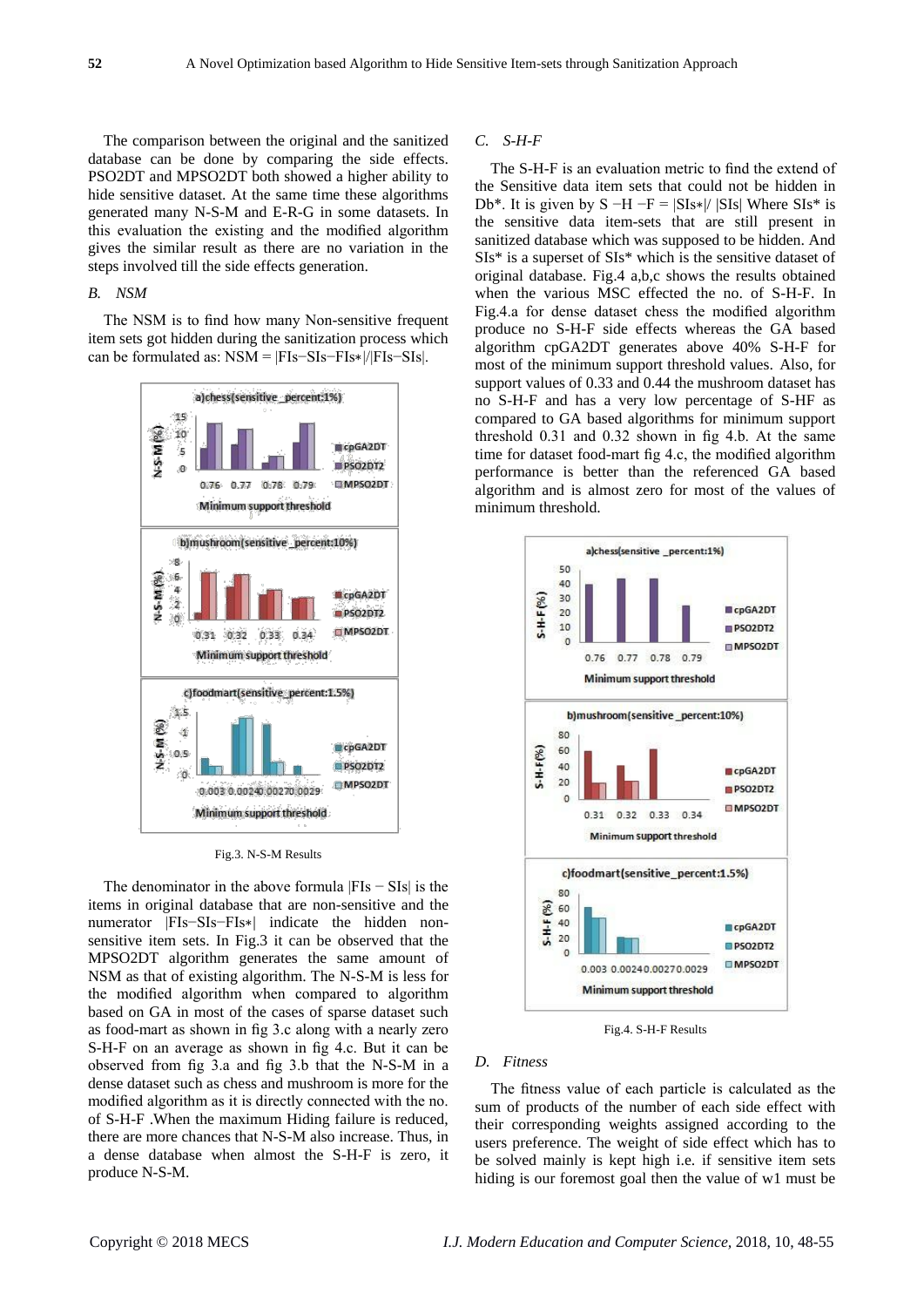higher than the other two. Here for dense datasets chess and mushroom, the weights w1, w2, w3 are taken as 0.98,0.01,0.01 respectively and for sparse dataset food mart the values are 0.8,0.1,0.1. The fitness values obtained for each dataset with different minimum support thresholds are given in Fig.5 a, b, c. from Fig.5 indicate that the modified algorithm has better fitness values than the GA based algorithm. The modified algorithm is designed to hide all the sensitive itemset, thus it has low fitness values compared to GA based algorithm. In the fig 5.a and 5.b fitness values are due to the N-S-M in the dense datasets. Meanwhile in a sparse dataset fig 5.c there is no much difference between the fitness values from other algorithms. Thus, it is observed that the modified algorithm shows a performance similar to the existing algorithm and there is no degradation in efficiency.



Fig.5.Fitness Details

#### *E. Database similarity*

The database similarity is the key concept of this paper. The minimum difference between a sanitized database and an original database indicates that the transaction selection for the generation of sanitized database was the best. The Database similarity is given as Database similarity =  $|Db^*|=|Db|$  Where  $-Db^*$  — is the no. of transactions in the sanitized database and —Db— is the total no. of transactions in the original database. The main aim of the modified algorithm is the reduction of no. of transactions to be deleted in the sanitization process and thus avoid deleting unnecessary trans-actions. From the

fig 6 it can be observed that all the compared algorithms have data similarity above 90%. The MPSO2DT algorithm perform better than the existing algorithm as it always searches for the condition where the transaction selected for the deletion be kept minimum. In a dense dataset the difference is more than the sparse dataset as shown in Fig.6 a, b, c. Thus the modified algorithm reduces the transactions to be deleted, to find a better sanitized database with less no. of side effects. Though the side effects and fitness values are not affected by the modified algorithm, it definitely improves the performance of the algorithm by selecting more appropriate transactions without increasing the execution time.



Fig.6. Database Similarity Results

#### IX. CONCLUSION

Many algorithms exist in order to generate a sanitized database by the method of transaction deletion. A particle swarm optimization PSO2DT algorithm is one of the effective algorithms which perform better than other Genetic algorithm based techniques. In this paper, a modified PSO2DT algorithm MPSO2DT is proposed which perform better than the existing algorithm. In MPSO2DT, the transactions to be deleted is reduced and thus reducing the data dissimilarity without affecting the other parameters.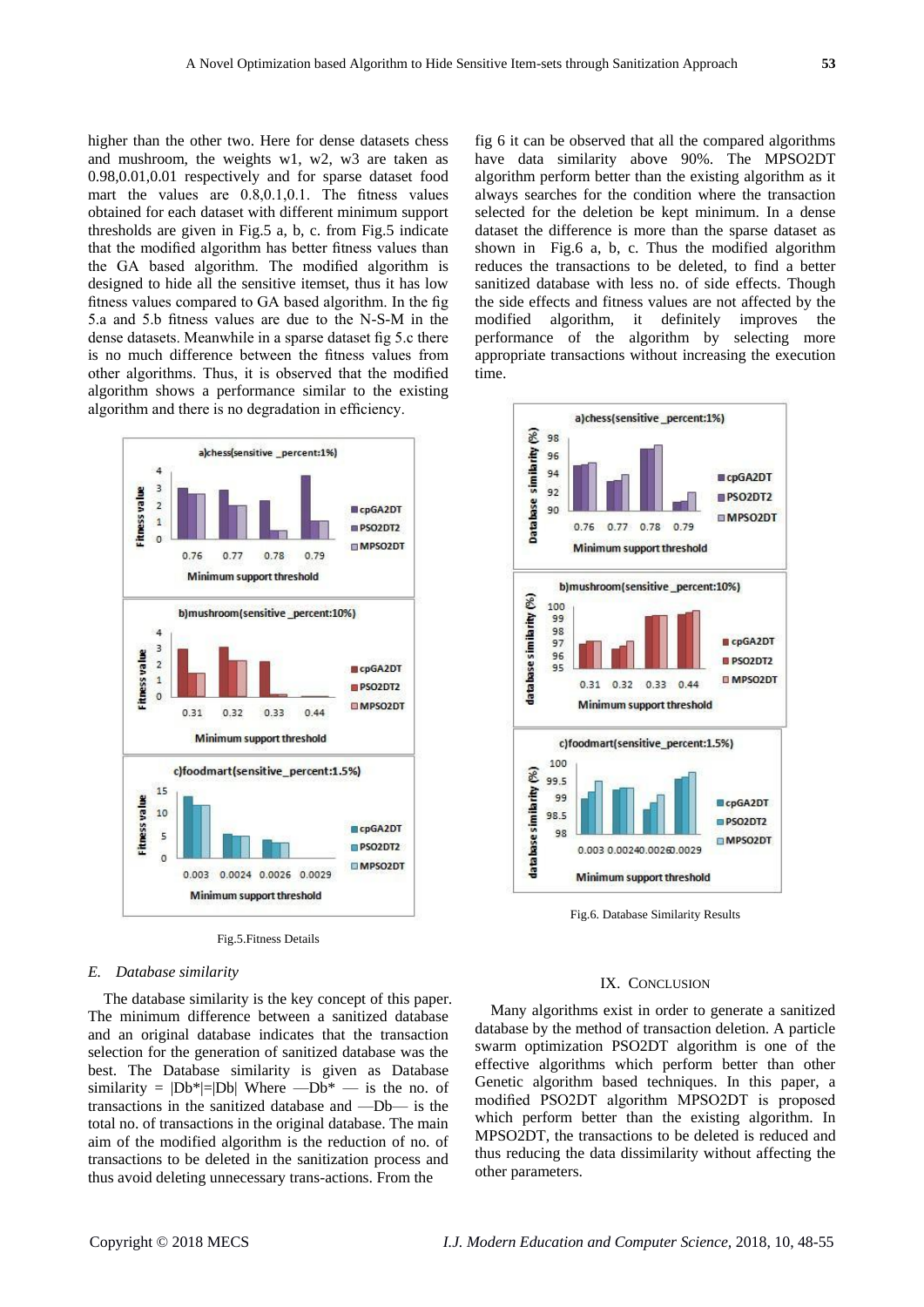#### **REFERENCES**

- [1] Rakesh Agrawal, Tomasz Imielinski, Arun Swami," Mining association rules between sets of items in large databases". *ACM SIGMOD international conference on Management of data SIGMOD*, pp. 207,1993.
- [2] Agrawal,R.,Srikant,R., a.QuestSyntheticDataGenerator . IBM AlmadenRe- searchCenter 〈http://www.Almaden.ibm.com/cs/quest/syndata.html〉,19 94.
- [3] Chen, M.S.,Han,J.,Yu,P.S.,"Datamining:An overview from a database per spective". *IEEE Trans. Knowl. DataEng*.8(6),866–883,1996.
- [4] Aggarwal,C.C.,Pei,J.,Zhang,B.,."On privacy preservation against adversarial data mining",*ACM SIGKDD International Conference on Knowledge Dis- covery and Data Mining*,pp.510–516, 2006.
- [5] Goldberg, D.E., "Genetic Algorithms in Search,Optimization and Machine Learning". Addison-Wesley Longman Longman PublishingCo.,Inc,Boston,MA,USA,2002.
- [6] Goldberg, David ," The Design of Innovation: Lessons from and for Competent Genetic Algorithms", *Norwell, MA: Kluwer Academic Publishers*,2002.
- [7] Kennedy,J.,Eberhart,R," Particle swarm optimization ",*IEEE International Conference on Neural Networks*,pp.19421948.
- [8] Kennedy,J.,Eberhart,R.,."A discrete binary version of particle swarm algorithm". *In IEEE International Conference on Systems,Man,and Cybernetics*, pp. 41044108997.
- [9] Atallah, M. , Bertino, E. , Elmagarmid, A. , Ibrahim, M. , Verykios, V., "Disclosure limitation of sensitive rules", *In IEEE knowledge and data engineering exchange*, pp. 45– 52,1999.
- [10] Dasseni,E.,Verykios,V.S.,Elmagarmid,A.K.,Bertino,E.,"H iding association rules by using confidence and support", *International Workshop on Information Hiding,*pp.369– 383,2001.
- [11] Verykios, V. S. , Elmagarmid, A. K. , Bertino, E. , Saygin, Y. , Dasseni, E.," Association rule hiding", *IEEE Transactions on Knowledge and Data Engineering*, pp. 434–447,2004 .
- [12] Wang, S.-L. , Parikh, B. , & Jafari, A. "Hiding informative association rule sets". *Expert Systems with Applications*, 33 , pp-316–323,2007.
- [13] B.Kesava Murthy ,Asad M.Khan," Privacy preserving association rule mining over distributed databases using genetic algorithm", *Neural Computing and Application* ,2013.
- [14] C.-W. Lin, T.-P. Hong, C.-C. Chang, and S.-L. Wang, "A greedy-based approach for hiding sensitive itemsets by transaction insertion," *J. Inf. Hiding Multimedia Signal Process*., vol. 4, no. 4, pp. 201–227, 2013.
- [15] C.-W. Lin, B. Zhang, K.-T. Yang, and T.-P. Hong, "Efficiently hiding sensitive itemsets with transaction deletion based on genetic algorithms, "Sci. World J., vol. 2014, pp. 1–13, Sep. 2014.
- [16] C.-W. Lin, T.-P. Hong, K.-T. Yang, and S.-L. Wang, "The GA-based algorithms for optimizing hiding sensitive itemsets through transaction deletion," Appl. Intell., vol. 42, no. 2, pp. 210–230, 2015.
- [17] J. C.-W. Lin, L. Yang, P. Fournier–Viger, M.-T. Wu, T.-P. Hong, and L. S.-L. Wang, "A swarm-based approach to mine high-utility itemsets," i*n Proc. Multidisciplinary Social Netw. Res.*, pp. 572–581,2015.
- [18] J. C.-W. Lin, O. Liu, P. Fournier-Viger, T.-P. Hong, M. Voznak, and J. Zhan,"*A sanitization approach for hiding sensitive itemsets based on particle swarm optimization, Eng. Appl. Artif. Intell.*, vol. 53, pp. 1–18, Apr. 2016.
- [19] J.C.W. Lin, Q. Liu, P. Fournier-Viger, T.P. Hong, M. Voznak, J. Zhan,"A sanitization approach for hiding sensitive itemsets based on particle swarm optimization", *Engineering Applications of Artificial Intelligence*,pp 1-18, 2016.
- [20] Mahtab Hossein Afshari ,M.N.Dehkordi,M.Akbari" Association rule hiding using cuckoo optimization algorithm" *Expert Systems With Applications,* vol 64, pp 340–351,2016.
- [21] Telikani, A., Shahbahrami, A., Optimizing association rule hiding using combination of border and heuristic approaches. Applied Intelligence 47, 544–557,2017.
- [22] Jimmy Ming-Tai Wu,Justin Zhan and Jerry Chui Wei Lin "Ant Colony System Sanitization Approach to Hiding Sensitive Itemsets" *in IEEEAccess*,2017.
- [23] N.P.Gopalan, T.Satyanarayana Murthy, Yalla Venkateswarlu, "Hiding Critical Transactions using Unrealization Approach", *IJPAM*, Vol 118,No.7 ,629- 633,2018.
- [24] T.Satyanarayana Murthy, N.P.Gopalan, "A Novel Algorithm for Association Rule Hiding", *International Journal of Information Engineering and Electronic Business (IJIEEB)*, Vol.10, No.3, pp. 45-50, 2018. DOI: 10.5815/ijieeb.2018.03.06
- [25] T.Satyanarayana Murthy, N.P.Gopalan, Yalla Venkateswarlu," An efficient method for hiding association rules with additional parameter metrics ",*IJPAM* ,Vol 118,No.7,285-290,2018.
- [26] T.Satyanarayana Murthy, N.P.Gopalan, , "Association rule hiding using chemical reaction optimization",*SCOPRO 2017 Conference,IIT Bhubaneswar*,2017,(Accepted).
- [27] T.Satyanarayana Murthy.,"Privacy Preserving for expertise data using K-anonymity technique to advise the farmers", *International Journal of Electrical, Electronics and Data Communication*, Volume-1, Issue-10, 2013.

## **Authors' Profiles**



**N.P.Gopalan** Professor at Department of Computer Applications, National Institute of Technology, Tiruchirappalli, Tamil Nadu, India. He obtained his Ph.D. from Indian Institute of Science, Bangalore, India. His research interests are in Data Mining, Distributed Computing, Cellular Automata,

Theoretical Computer Science, Image Processing and Machine Intelligence.



**T.Satyanarayana Murthy** Department of Computer Applications, National Institute of Technology, Tiruchirappalli. He obtained his B. Tech. in Information Technology from Jawaharlal Nehru Technological University, Hyderabad, Andhra Pradesh, India in 2006 and M. Tech. in Computer Science

Engineering from Andhra University, Visakhapatnam, Andhra Pradesh, India in 2010. His current research interests include Data Mining, Privacy Preserving, CBIR, Big Data, Soft Computing.